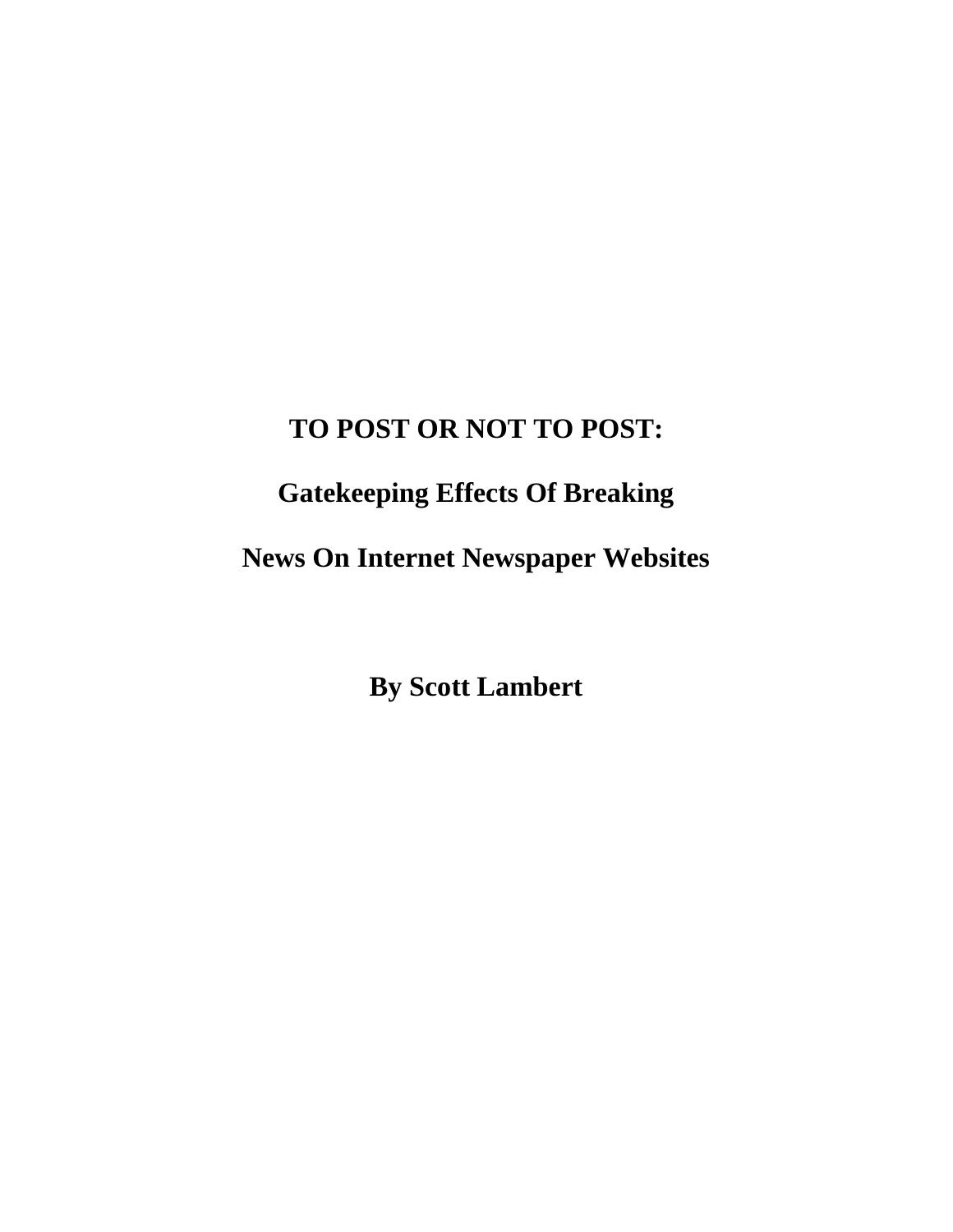It used to be a morning ritual, wake up, pick up the morning paper and read the news before you get ready for work. But times have changed. Today, a reader may get up, head to the computer and call up the online edition of his newspaper to see what's happening. People are increasingly headed to the internet before they go to their doorstep for a paper for many reasons, including the search for information and the ease with which they can get on the internet.<sup>1</sup>

 As society and technology have advanced, the newspaper industry has been forced to advance as well. Newspaper web sites are now the norm with over 4,000 newspapers playing host to web sites<sup>2</sup> and with each site comes different ways to handle the news. Many web editions simply reprint the day's news from the newspaper. Others, mostly at larger newspapers, have interactive web sites and staffs to fill up some extra news for online readers.<sup>3</sup> This means that as the news heads to the web, the Gatekeeper heads there as well.<sup>4</sup>

Who runs the gate for an online newspaper when breaking news occurs? Does the Gatekeeper hold off on running a story online in order to save it for the newspaper or will the Gatekeeper choose to run the story online first? What factors go into this decision?

 This paper will examine the role of the Gatekeeper at a small or regional newspaper when it comes to running an online story of breaking news before it hits the street in print.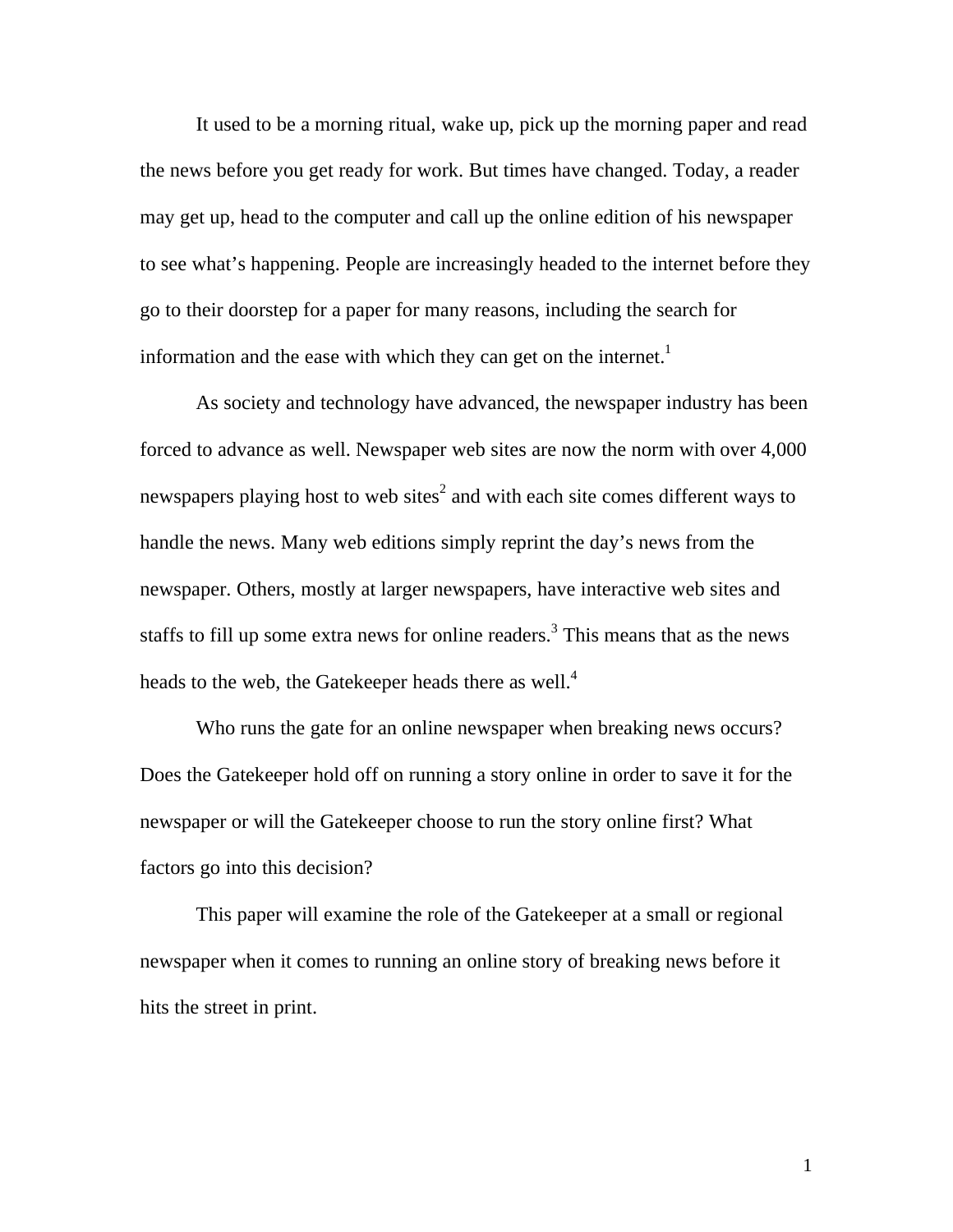#### **Literature Review**

 Shoemaker defines Gatekeeping as the process in which many potential news images are shaped and cut down into a few news images, or the process in which billions of messages are cut down into hundreds of messages per day.<sup>5</sup>

 Gatekeeping first appeared in a study by Kurt Lewin who proposed that power moves through certain gates. His study was done in food consumption.6 David Manning White brought Gatekeeping to the study of media with his 1950 study.<sup>7</sup> His study was an in-depth look at Mr. Gates, a copy editor. He waited until after Mr. Gates had finished putting out the daily edition of the newspaper and looked over all the material he hadn't used to put into the paper the next day.

 Through interviews, White got an idea of what went through Mr. Gates' mind when making his decision to run or not run a story. White found that factors such as bad writing, timing, and subjective factors played into what Mr. Gates put into the paper every day and, more importantly, left out of the paper on a daily basis.<sup>8</sup> It showed how subjective choosing stories for a newspaper could be. The results were much the same when Snider did a follow-up study on Mr. Gates as well, during the Vietnam War. $9$ 

 As studies advanced, it became clear that there are certain channels in which information flows.<sup>10</sup> These channels include the workings of reporters and editors and the organizations they work for. Daily routine plays a very large role in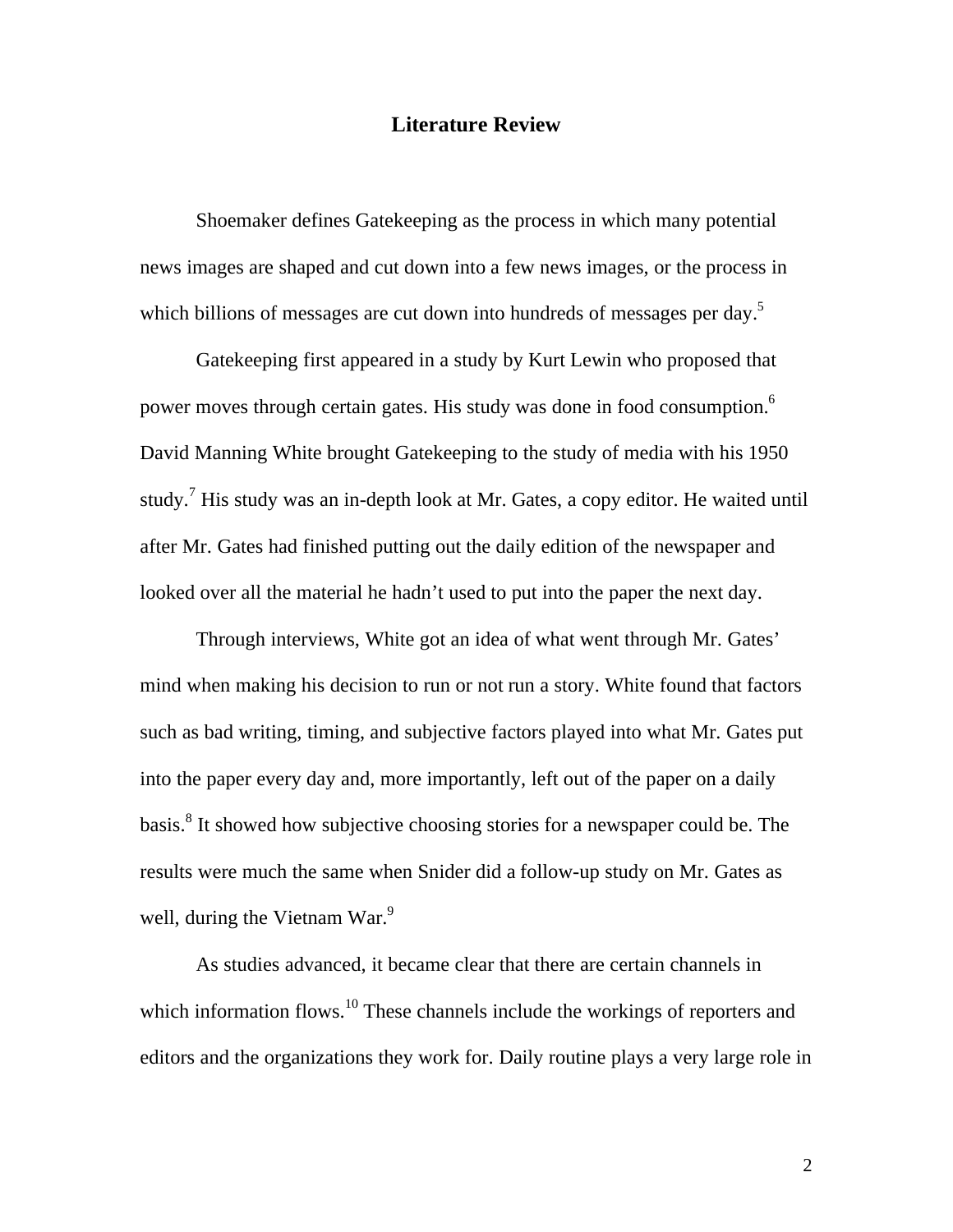Gatekeeping. It gives the Gatekeeper parameters from which to work. This all builds into the Gatekeeping process.

 All of these build into a force that gives the Gatekeeper some freedom in the information he chooses to put in the paper but at the same time, gives him guidelines via work routines that will take some of the subjectivity out of his choice.<sup>11</sup> Some of the factors that will help the Gatekeeper choose what news is include organizational structure, accepting influence from opinion makers and keying on the output of a reference institution (the AP or New York Times are cited examples) $^{12}$ .

 White showed that Mr. Gates relied on his own subjectivity as well as routines to make his decisions. <sup>13</sup> Routines can include many different things. For television, a routine could be how visual a story is, for newspapers, it can be how close it is to deadline when the story comes across.<sup>14</sup> Routines can also be as simple as the way things have always been done before.

 Another key factor is how the newspaper publisher feels about a certain event and how he or she perceives the public's opinion of that event as well.<sup>15</sup> The publisher wields influence at a newspaper and the Gatekeeper must always keep that in mind.

 All of these factors combine to make the process for a Gatekeeper both easier and, at times, more difficult to process. The Gatekeeper's job is, simply, to select what stories readers will read in the paper the next day.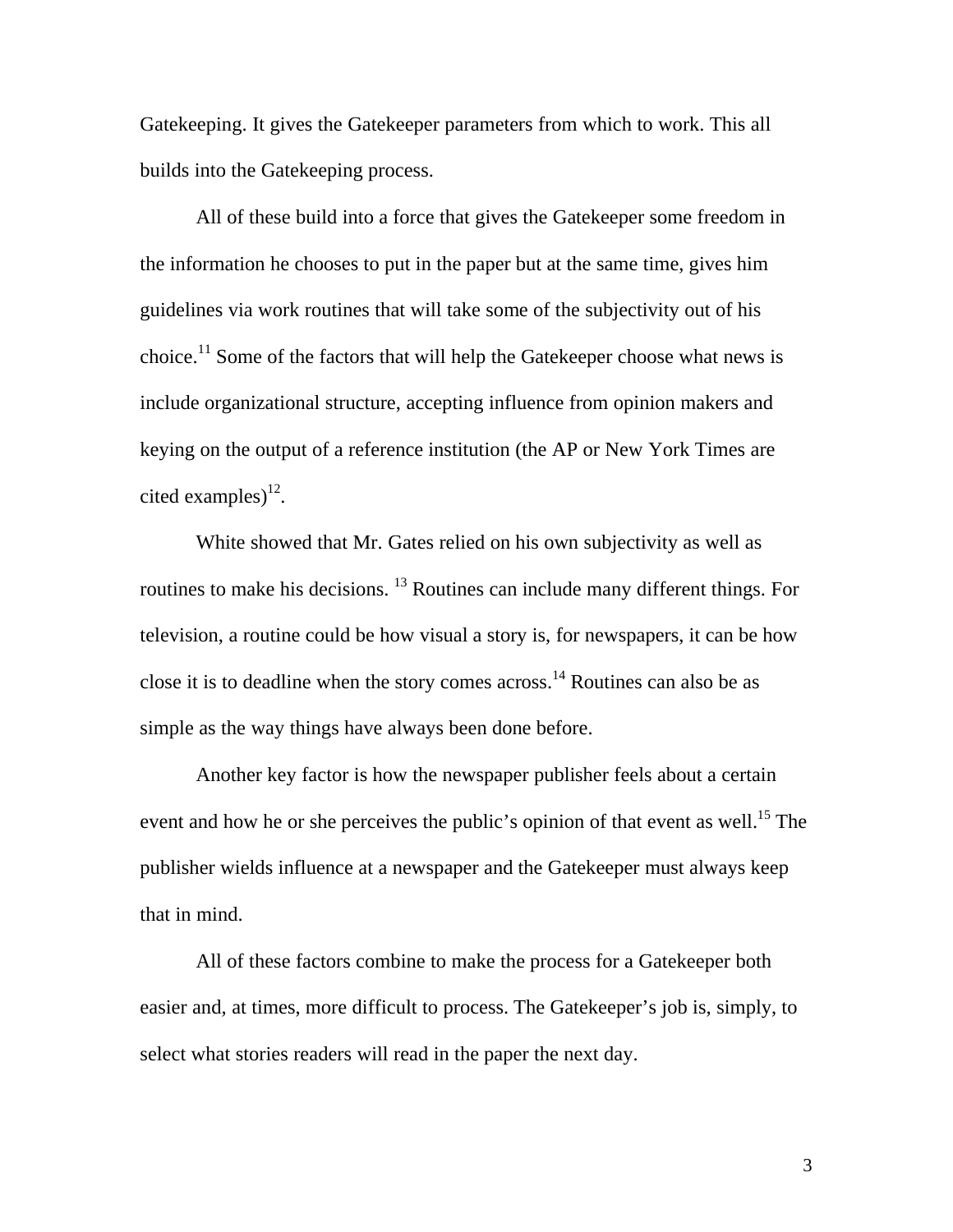Gatekeepers have traditionally played a very large role when it comes to newspapers. That prominence has made its way to the internet as well. While users of online news can in some ways determine their own gates, the Gatekeeper still plays the role of clearing the path to that gate.<sup>16</sup>

 As the rise of the internet advanced, Gatekeeping studies moved to that arena. Some studies focused on what made newspapers adopt websites. A Lowrey study showed that competition and owner size is the largest factor in bringing a paper to the internet, along with corporation size.<sup>17</sup> Once the online paper is adopted, many of the old Gatekeeping rules still apply.

 A Singer study 18 showed that many regional papers were mainly local news dominated on their online sites, not using the AP for online stories. Also, many newspaper websites imitate their paper in look as well as style.<sup>19</sup>

 There have been very few studies that have studied the effects of breaking news on an internet web site.

 Gatekeepers also play a role in a newspaper's credibility. And even though credibility is often an issue on other websites, studies have shown that readers believe in internet newspapers and that many people prefer to read their local news online. $20$ 

 The Gatekeeper has a very large role in selecting the newspaper's online content. Much of it is academic, with the Gatekeeper placing the top stories from the day in the updated web site. $21$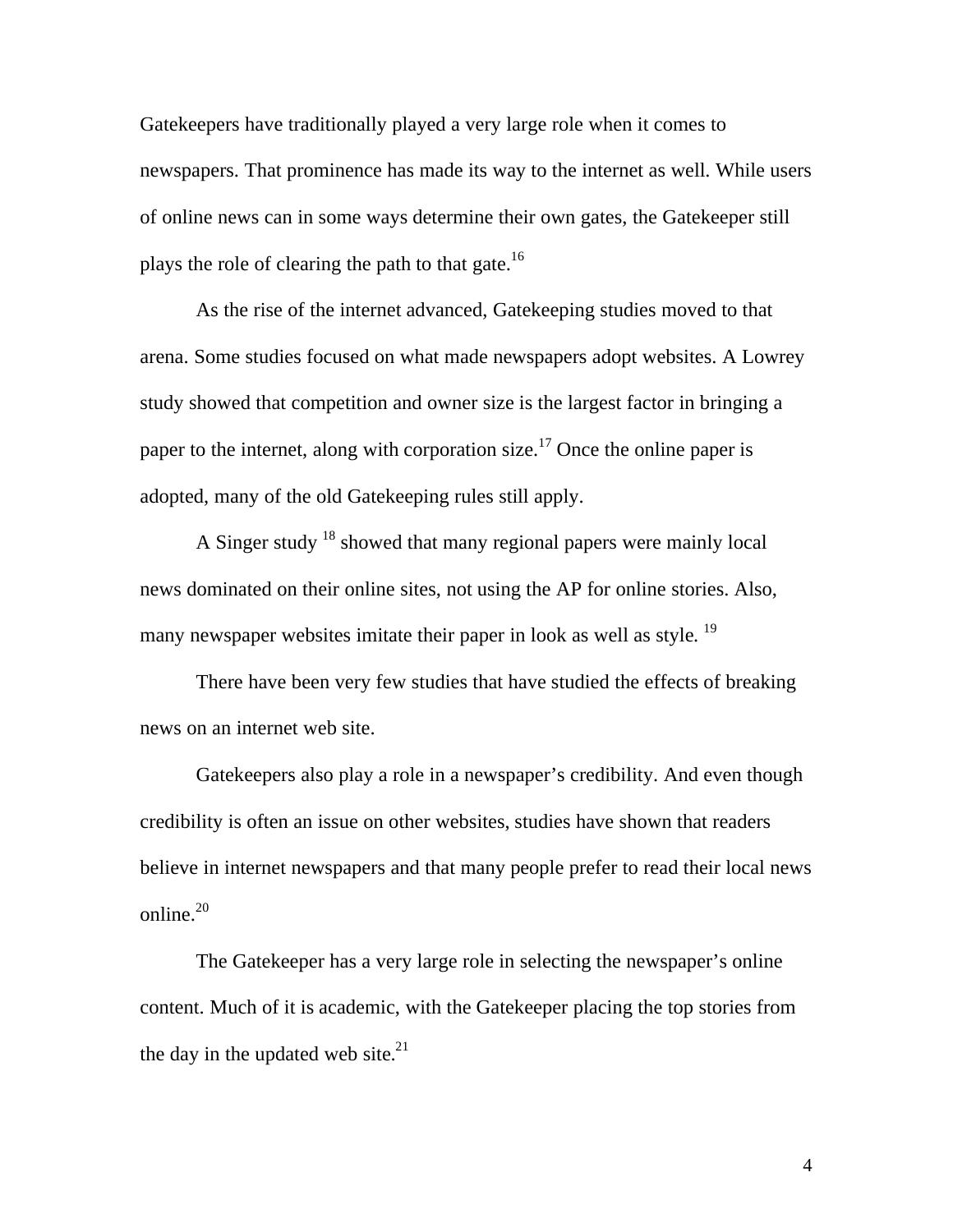These studies were all done on newspaper web sites that posted news the day the stories hit in their newspaper. These are all very important studies.

 But none have asked questions about breaking news. What stories should go on the web the day they happened? With the advent of the internet, the newspaper has the opportunity to become as timely as the radio or television. This is a study about content hitting the web before it hits the print newspaper and the Gatekeeper's role in this.

**R1** -- What is the Gatekeeper's role in putting breaking news on the web site?

**R2** -- What are the effects of the Gatekeeper putting breaking news, or a scoop, on the web before it hits the ground in the actual newspaper?

**R3** – What Gatekeeping factors will come into play as the decision is reached?

 These questions are very important in the news industry. Newspapers are fighting to maintain circulation and learning to deal with the emergence of the internet. Questions about how to handle the internet and still have a solid print product are vital to the newspaper industries future. Answers to how to handle the Gatekeeping process and how important it is in the current newspaper environment then become very important as well.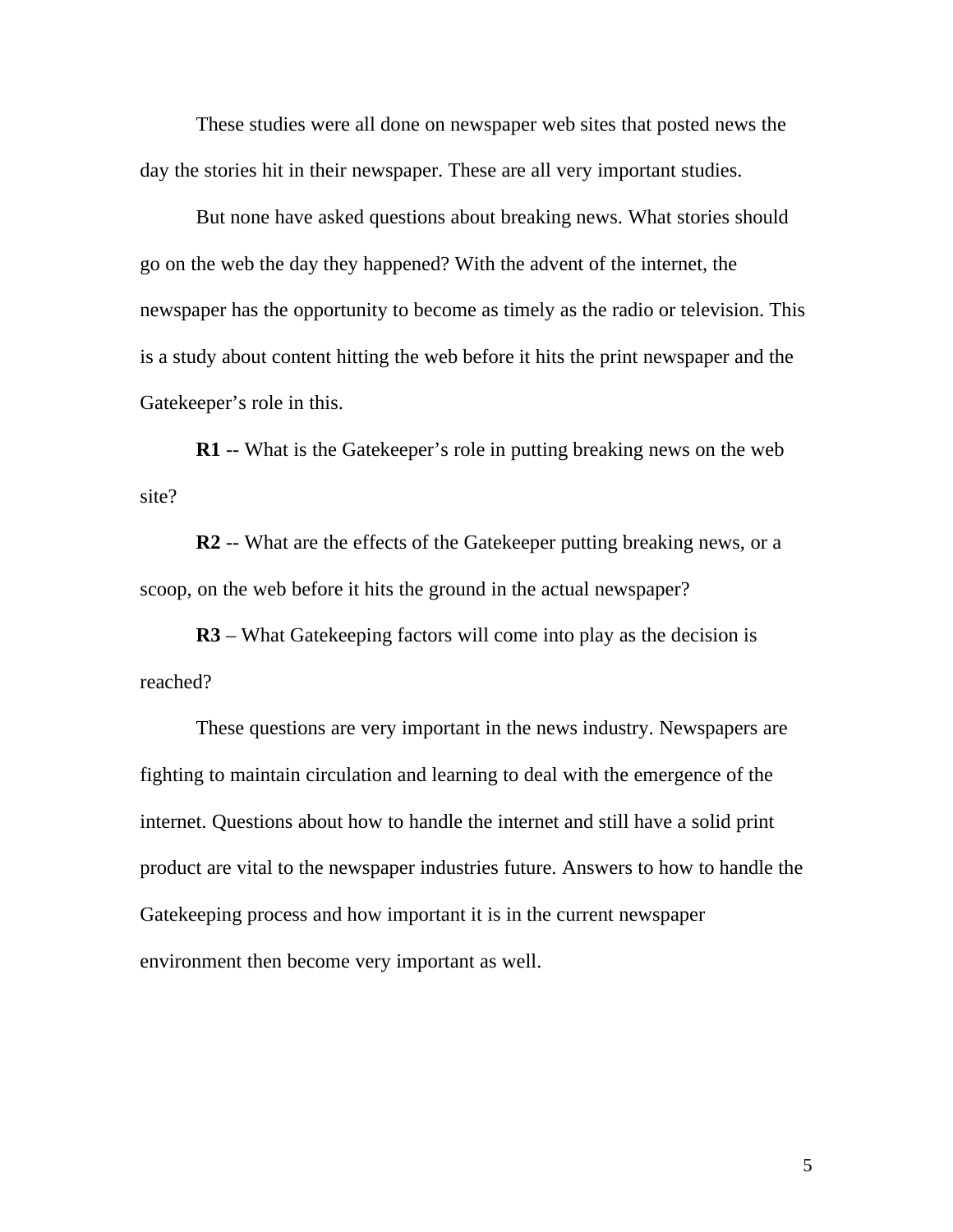#### **Methods**

 This study will examine these questions. Using in-depth interviews with five newspaper editors<sup>22</sup> from small to regional newspapers with circulations ranging from 10,000 to 35,000, I will examine their thought processes as they make these decisions on a daily basis. The interviews are the best way of gaining an understanding of how a Gatekeeper goes through the process of choosing his information to put on an internet web site.

 Of the five subjects, two were interviewed in person and three were interviewed via telephone. I found no difference in length of answers or attention to detail from the telephone interviews or the in-person interviews.

 The subjects were all asked a series of questions that related to the Gatekeeping aspects of putting breaking news onto a web site. Each subject was asked 10 questions in an opening round. The questions were arranged to get direct answers and also to provide an idea of the process in which these editors use both daily routine and their own news judgment to select breaking online news. As the interview progressed, each subject gave their insights on the subject of breaking news and online newspaper use. Those insights often led to follow-up questions that strengthened their points-of-view and led to a more concrete field of data for me to work with. $^{23}$ 

 All of the editors have at least 15 years of experience in the newspaper industry. Many have over 20 years of experience in the newspaper industry. All have played vital roles in maintaining an internet newspaper web site, of putting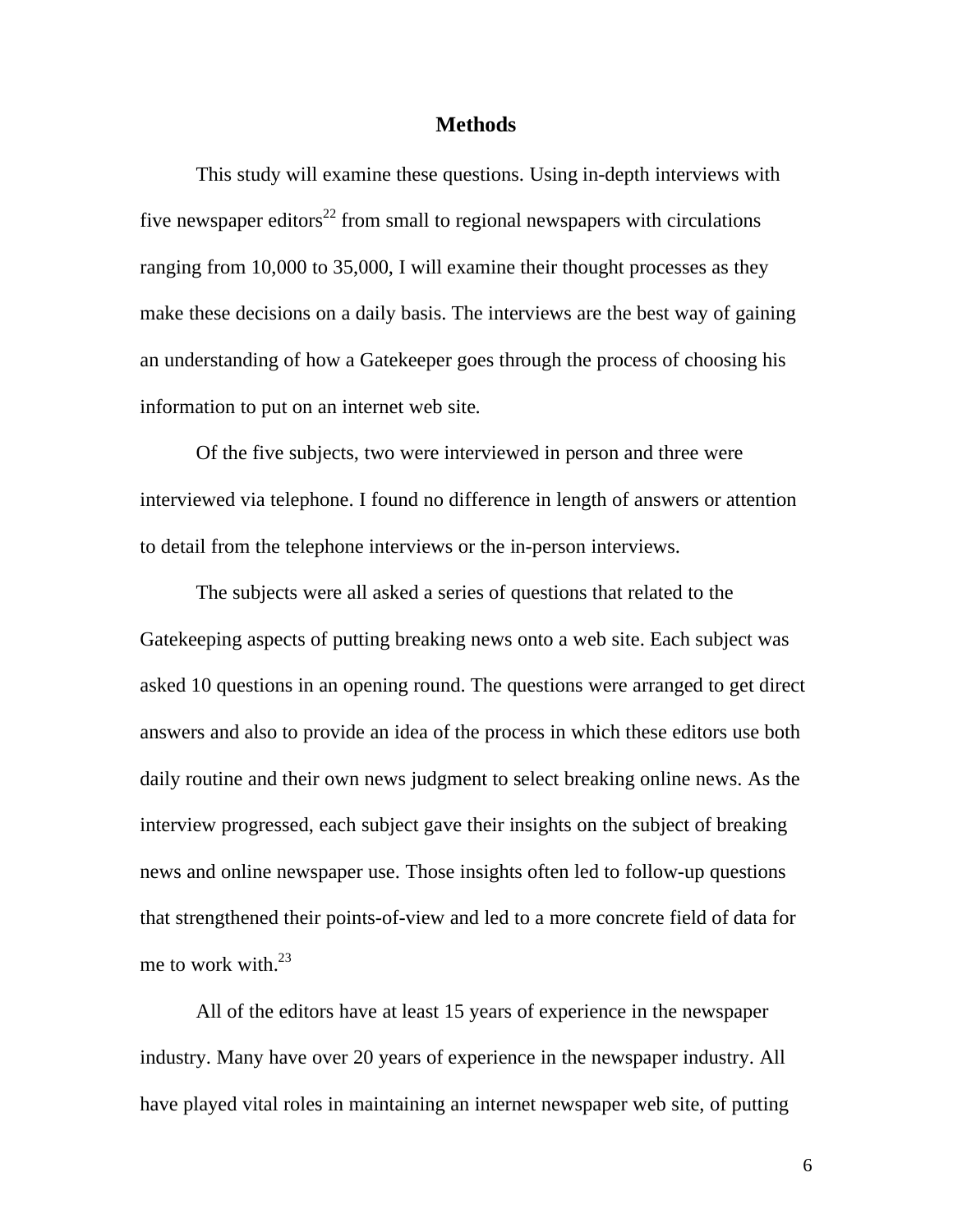material on that site and of choosing what materials will go on the web site. Since we have some managing editors involved, we also get a look at how the routines are made that contribute to the Gatekeeping process.

 The subjects were selected because they represent a varied range of newspaper size and age range. The oldest of the editors is in his late 50s. The youngest is 38. The newspaper circulations range from just over 33,000 to less than 10,000, giving a good sample of the small to mid-sized newspaper and their web sites.

 The group consists of Bill Lair, Managing Editor of the Mattoon Journal Gazette/Charleston Times-Courier. Lair has been in the newspaper business for 35 years and has been an editor for over 20 years. He is currently the managing editor of the Charleston Times-Courier/Mattoon Journal Gazette, a pair of sister papers with a combined circulation of approximately 23,000.

 Eric Fidler is currently the faculty manager of the Daily Egyptian, Southern Illinois University's student run newspaper. Fidler has been in the newspaper business for 25 years, including 15 years at the AP bureau in Chicago.

 Tim Crosby, former city editor of The Southern Illinoisan. Crosby was the key decision-maker in what went onto The Southern's (27,446 circulation) web site and was an editor at the Freeport Journal Standard before his stint at The Southern. He also played a role in building the internet routines at the Decatur Herald. He has been in the news business for over 15 years.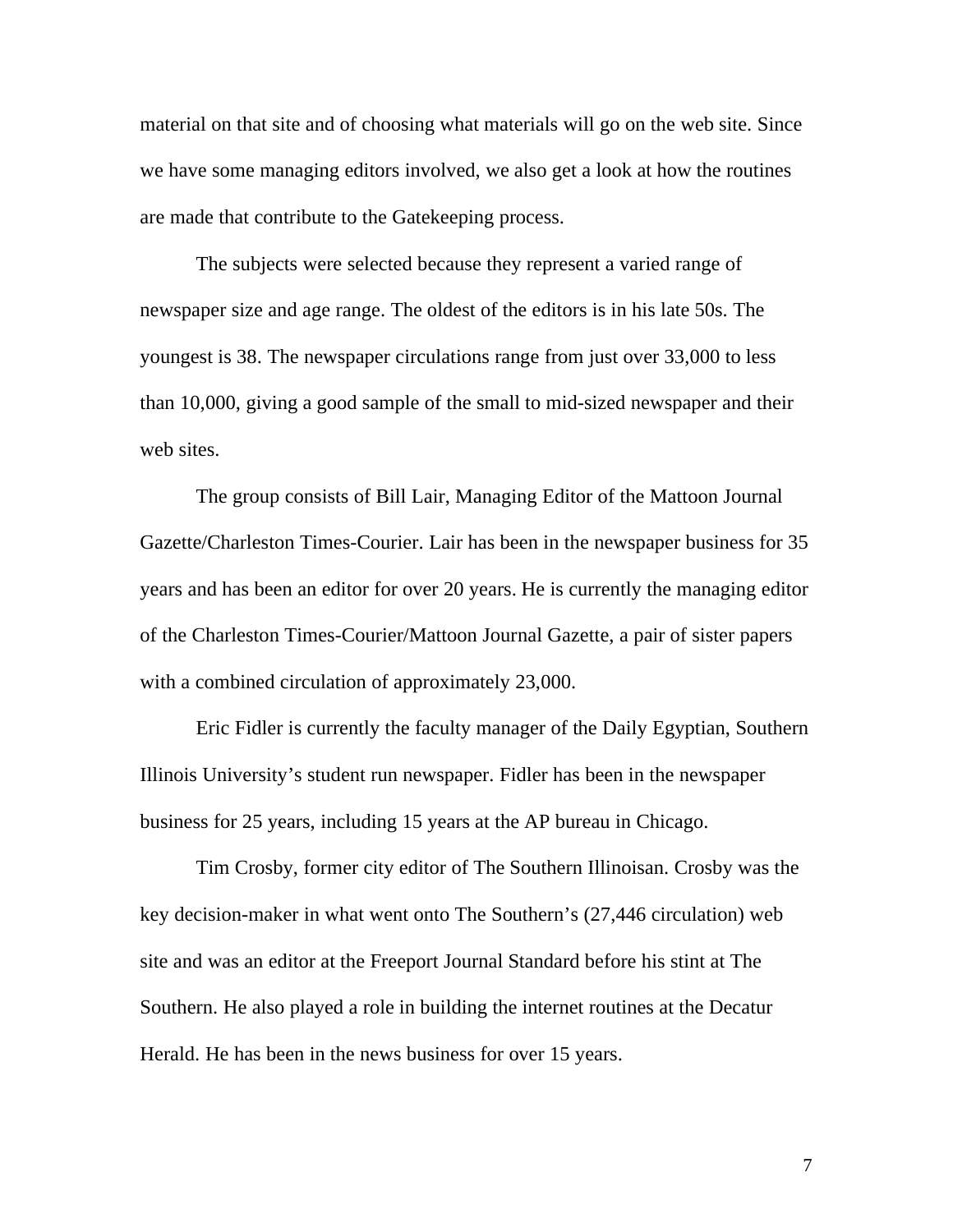Tim Smith, sports editor at The Morris Daily Herald. The Daily Herald is a small newspaper, with a circulation under 10,000. A sports editor for 10 years, Smith has 16 years in the newspaper business total. He has been involved in many aspects of the newspaper business, including stints as a circulation manager and in the advertising department.

 Gary Sawyer is the managing editor of the Decatur Herald-Review (33,692 circulation). An experienced editor, Sawyer has been involved in the newspaper business for 28 years. He's been a publisher or an editor for 15 years.

 The answers to these questions give people a clearer view of how Gatekeepers make decisions about putting breaking news on a newspaper's internet web site.

### **Findings and Results**

 The results of the interviews showed that Gatekeeping still plays a large role in breaking news online. The Gatekeeper has made the move and, even though the internet is a more interactive forum than the newspaper, the Gatekeeping process is even more involved than it used to be, with the Gatekeeper adding new roles to his function.

*R1 -- What is the Gatekeeper's role in putting breaking news on the web site?* 

 The Gatekeeper still plays a traditional role. Balancing organizational routines and his own news judgment, earned over years of service, the Gatekeeper still has a number of decisions to make when it comes to putting content online,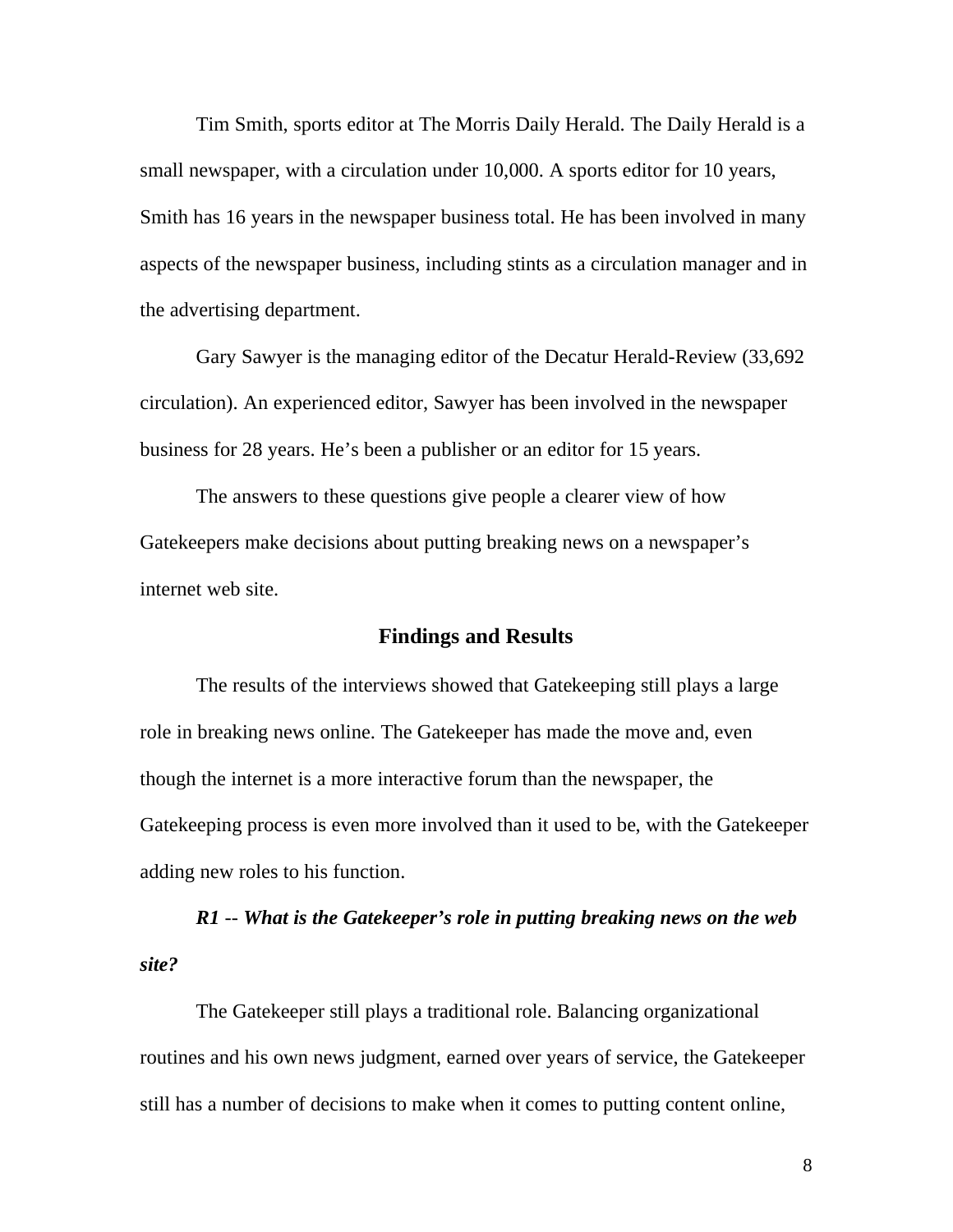especially when it comes to breaking news. The interview process showed that while formal policies are not in effect for most newspapers, all seem to have an informal set of routines that serve to help the gatekeeper.

 Fidler commented that even though his publication doesn't have any policies in effect, his belief is that information should go up right away, before it goes onto the printed page. Crosby feels that if you have a solid foundation for an internet plan, then much of the uploading of information becomes a matter of routine.

 News judgment also plays a role in selection. Lair works on a group premise, where the editor, the internet technician and the reporter work together to determine stories.

Fidler feels that news judgment is a key.

 "I just follow my news instincts and my news judgment and I think that my instincts line up with an informed and aware reader," he said.

 The Gatekeeper must constantly be talking with the newsroom, looking for stories that may go onto the web. He must work with the reporters to break some long-held beliefs about competition and giving away information. He must be constantly planning and updating his daily budgets in order to know what will be coming later and what news is already available for him.

 "In order for this to work you have to be constantly updating your budgets and you have to have a system in place so that your writers are constantly updating as well," said Crosby.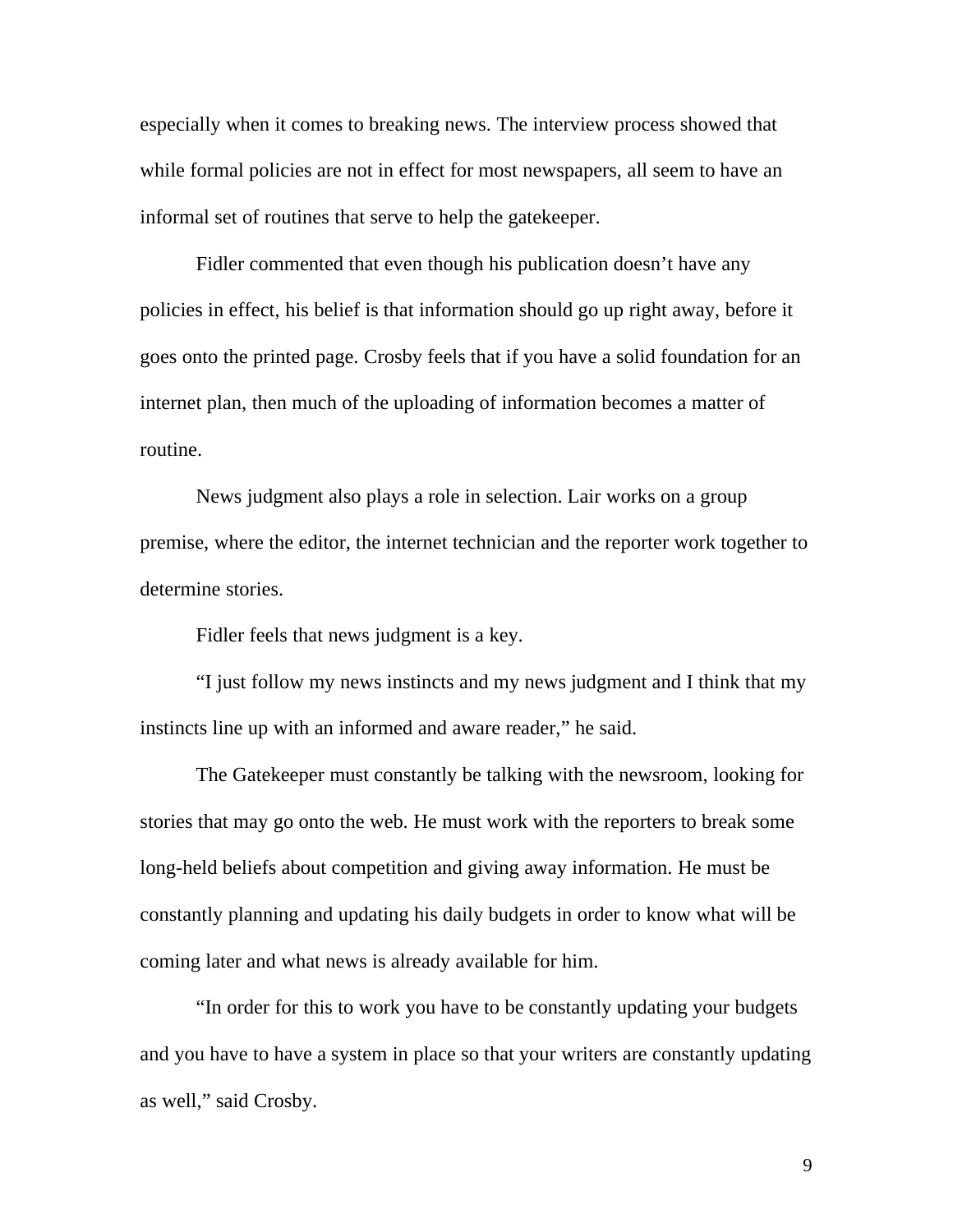## *R2 -- What are the effects of the Gatekeeper putting breaking news, or a scoop, on the web before it hits the ground in the actual newspaper?*

 The subjects were fairly clear in their agreement that breaking news is important in making the internet web site a success.

 Maybe there was some argument in the early days of the web about putting breaking news up early but not anymore. The feeling is, get it up online first and let your reader know it's going to be there. And don't worry about your competition catching up to you either.

"The fact is, readers aren't interested in who gets stuff first," said Sawyer.

 Crosby sees the journalistic competition moving from newspapers to the web. "For those who want the scoop, you have to give them the mentality that 'if I get it on the web first, I win,'" said Crosby. "That's difficult for some of us because we're so stained in ink we just can't let it go. The world has moved on. We have to also."

 The consensus opinion is that breaking news is important to make a web site work. The key factor for most is consistency. If the internet web site is to make a major difference for the newspaper the Gatekeeping process must be consistent. Stories need to be updated and uploaded at regular intervals. Readers need to know they can find the latest breaking news as soon as it happens on their online newspaper. The Gatekeeping process must be instant and consistent.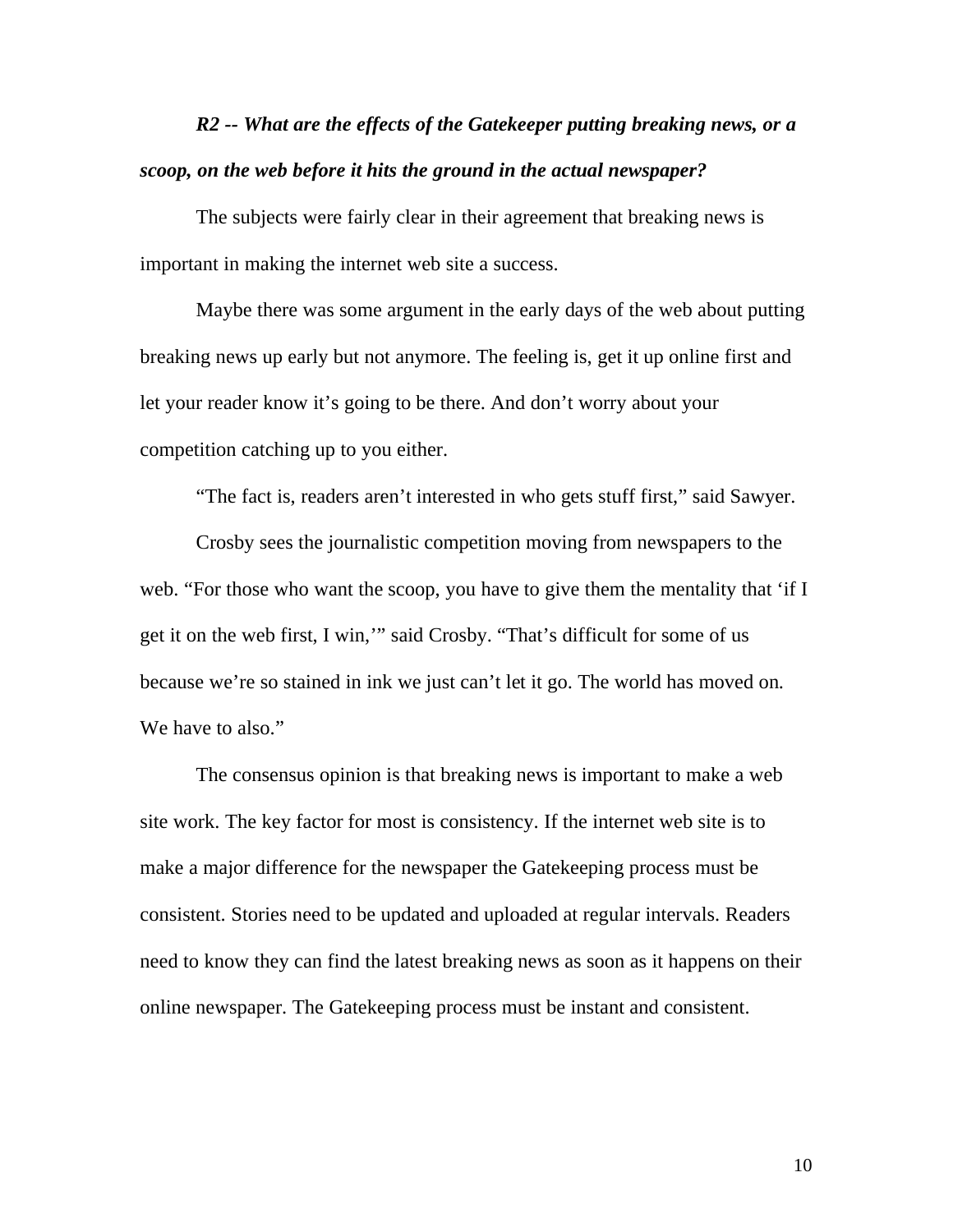Second, there is a difference in opinion as to whether an entire story should be run on the internet. Many of the editors want a four or five paragraph story on the internet and the entire story in the paper the next day.

"That will help drive readers to the paper the next day," Lair said.

 Others disagree. "I hate it when I see a newspaper site that does that," said Fidler. "It certainly isn't going to drive advertising sales up. It's not going to raise traffic to your site because nobody is going to read your site if that's all you have."

 This disagreement makes it even more important for a Gatekeeper to have a solid organizational routine to fall back on. The Gatekeeper must decide whether a story is run in its entirety or in a brief style that will draw readers to the paper the next day.

### *R3 – What Gatekeeping factors will come into play as the decision is reached?*

 The Gatekeeper is entering a new world. In the past, his job was to make the decisions about what news did and did not go into the newspaper. He culled all the unnecessary information as he, and his organizational routines, deemed fit.

 But as the interviews clearly showed, the Gatekeeper's role has changed. He or she must now be constantly looking for information to put onto the news web site. He must constantly update the web site to make it interesting for readers to come back to multiple times during the course of the day.

 The Gatekeeper's job has become much more constant. He must always make decisions on what should be going up on the web site.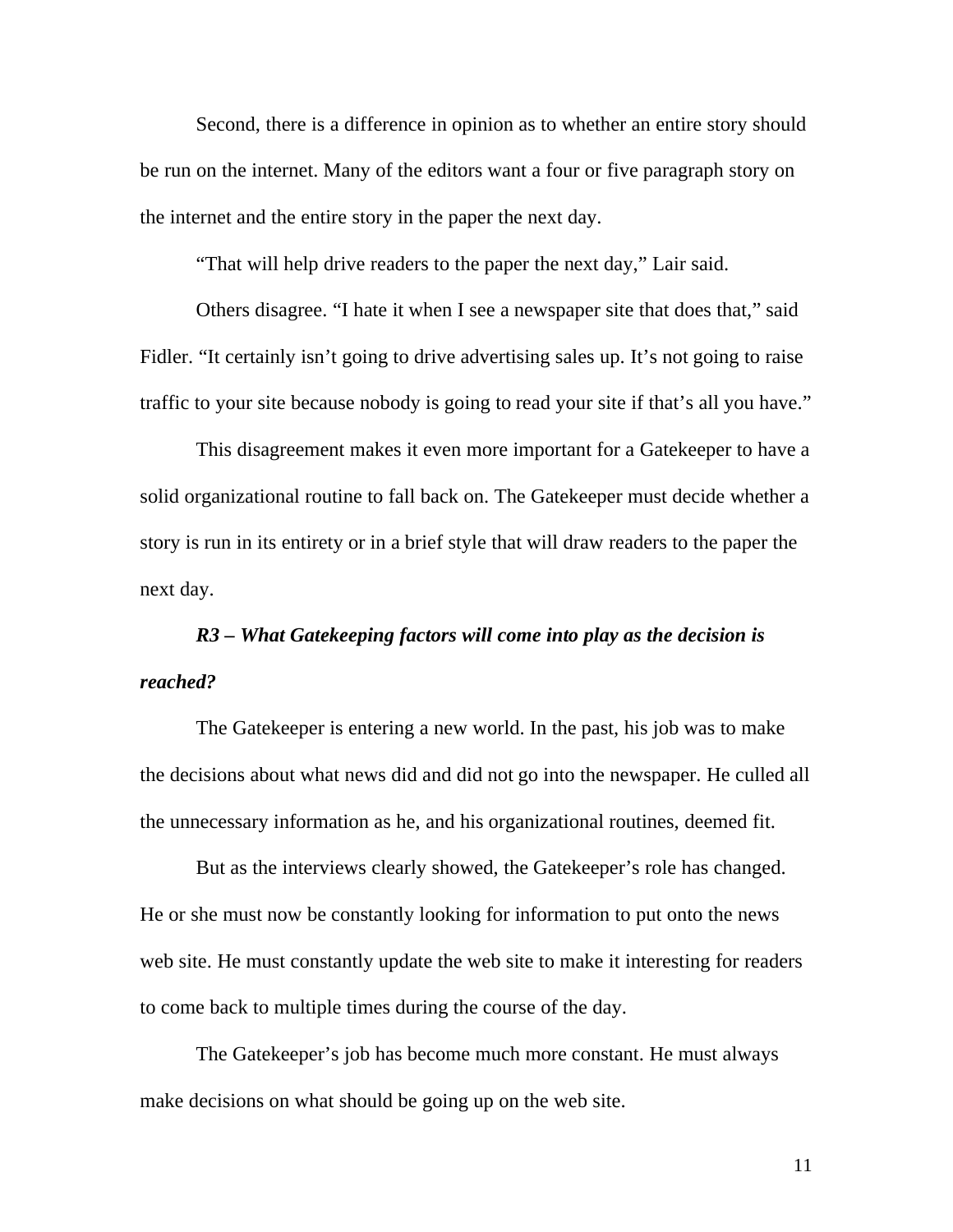He has to use his news judgment, take some input from his readers, and rely on established routines to give him an idea of what is important and when it's important to put news online.

 There can be many routines, including the time. Just as deadline played a big role for Mr. Gates, the time can play a key role for today's Mr. Gates as well.

 "It may be as simple as this is all I've got," said Crosby. "You have to put updates at certain times of the day and maybe that's all you have at the moment. "If that's what you've got, that's what you've got. That's not the ideal way to do it but sometimes that's how it happens."

 In order to stay abreast of his new duties, the must have an organizational guideline of some kind, a routine that will make many of his decisions automatic. Combining these routines and his news judgment, the Gatekeeper must be ready for his new responsibilities.

### **Other Findings**

 While doing this research, other questions and answers were provided that seem to be very important.

 First, size of the newspaper seems to matter when it comes to online content. Smaller papers, with smaller staffs seem to struggle to get news on the internet on a timely matter.

 Larger newspapers seem more likely to have an organizational routine (even if they don't have any firm policies) that allows them to make decisions on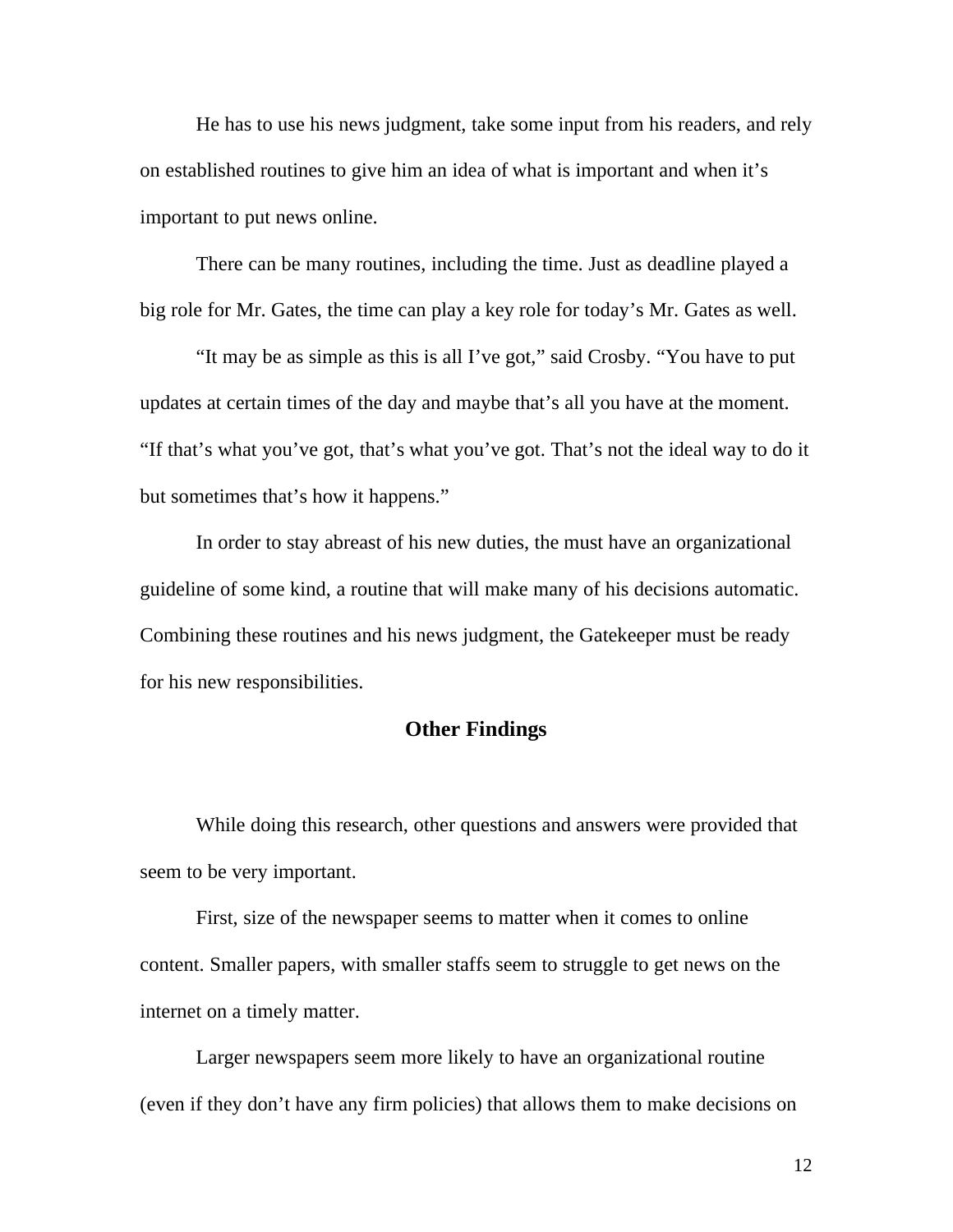whether to upload information constantly. The consistency, as answered in research question two, is important because it gives a newspaper web site credibility and drives eyes to the newspaper.

 Smaller papers still seem to be more focused on getting people to read their actual paper and don't want to give away information that will be in the paper the next day. Larger newspapers take the approach that a good story on the internet may actually drive someone to the newspaper.

 One editor, who spent time at both smaller and mid-sized newspapers believes that smaller papers can put enough updates on their web site to make them a viable alternative without extra help. "I don't think you need to hire more people," said Crosby. "If you plan well and you've got the construction in place, it becomes a matter of routine. If you can get your writers into the routine of thinking internet first, you can make it work."

 Second, the competitive battleground has either moved or disappeared. The battle to get a story out first in print has changed to the battle to get the story on the net first. While Sawyer may be right in his comment that people don't really care who gets it first, Crosby also made a strong point that the battleground for scoops has moved from the newspaper to the internet web site. The Gatekeeper must be looking for breaking news and pushing to get it out on the web as early as possible in order to be ahead of the competition.

 A final point to make is that much more information is available to the public. Many internet web sites now make documents and press releases available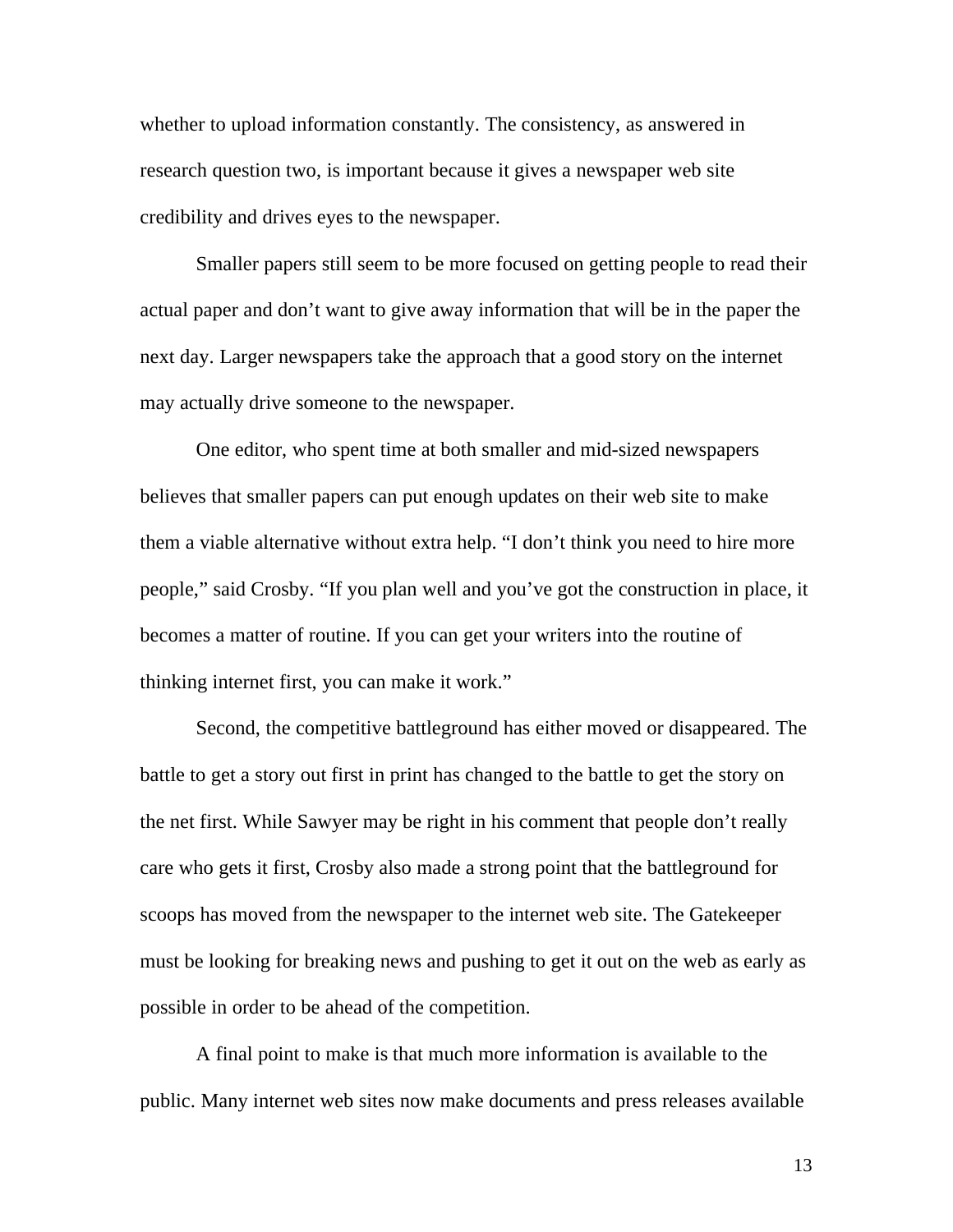to the public. "One thing we like to do is not only put up breaking news but documents, press releases or a court document," said Sawyer. "It gives the reader who is looking for something in particular, the chance to find it."

#### **Discussion**

 The purpose of this study was to determine the Gatekeeper's role in breaking news on a newspaper internet web site. While the Gatekeeper's role has previously been to narrow the process in which many images are cut down into a few messages, $^{24}$  today it is even more important. Today, the Gatekeeper must continue to narrow the images into a manageable amount for a reader to digest and, at the same time, work as a Gatekeeper inside his own newsroom and convince the staff writers to update their stories and get information ready to be put on the web site at a moment's notice.

 The interviews proved that putting breaking news on the internet web site is necessary although there is still much discussion as to how much news should be put on the web site before the story runs in the actual newspaper. Size of the paper plays a big role in the importance of breaking news on the internet. Smaller papers, with smaller staffs and less time seem to be less willing to place their stories online before they hit the print edition, looking instead for the "huge" breaking story before they put it online.

 As papers grow in size, so does the importance of their web sites. Larger, regional newspapers want to put their information up as soon as possible in order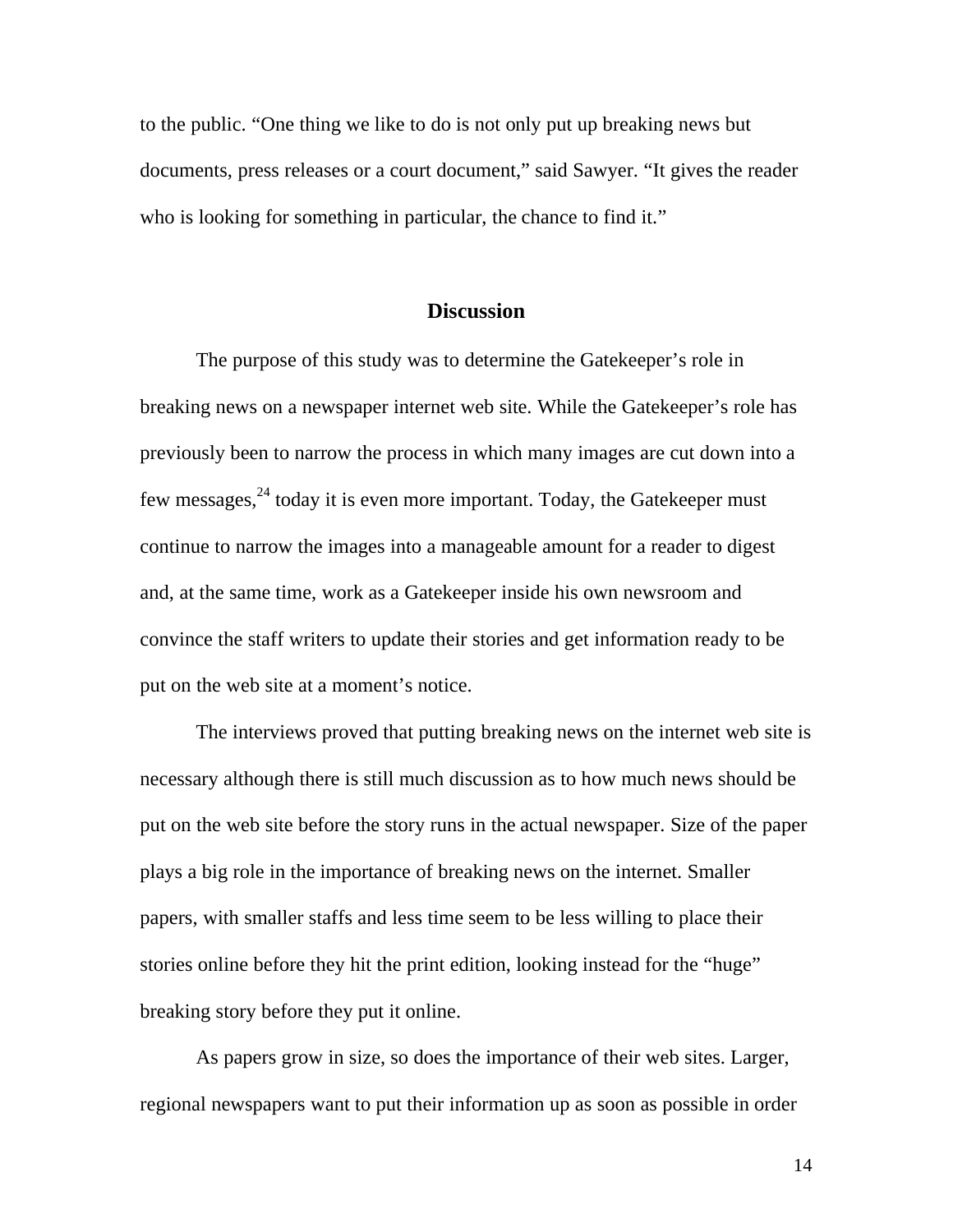to generate more hits to their site. By putting breaking news online, the subjects were convinced that their newspaper's credibility rose in the eyes of its readers because they were able to get information quickly.

 The subjects made it very clear that newspaper routine played a large role in the Gatekeeping process for an internet newspaper. Although there were very few official procedures that were used, all of the sites had an unofficial process that gave the Gatekeeper guidelines which are very necessary. News judgment also plays a key role in the process, according to the subjects.

 The subjects also made it clear that there is little fear from competition when putting breaking news on the web site. In fact, the internet may increase the newspaper's relevance. While radio and television have always had the chance to jump ahead of the newspaper in timeliness, the advent of the internet has allowed the newspaper to become more immediate. The newspaper already has the ability to give the viewer a more in-depth perspective of the news than a radio or television report and the timeliness only increases the newspaper's advantage.

 The key to this, according to the subjects, is consistency. As the reader becomes accustomed to going to his newspaper web site to get the breaking news, it becomes very important for the Gatekeeper to make sure there is news for him to read.

 The Gatekeeper's job now entails deciding which news will be presented to the audience and in which format. He must decide what breaking news goes onto the internet web site and what will be held to run in the newspaper edition.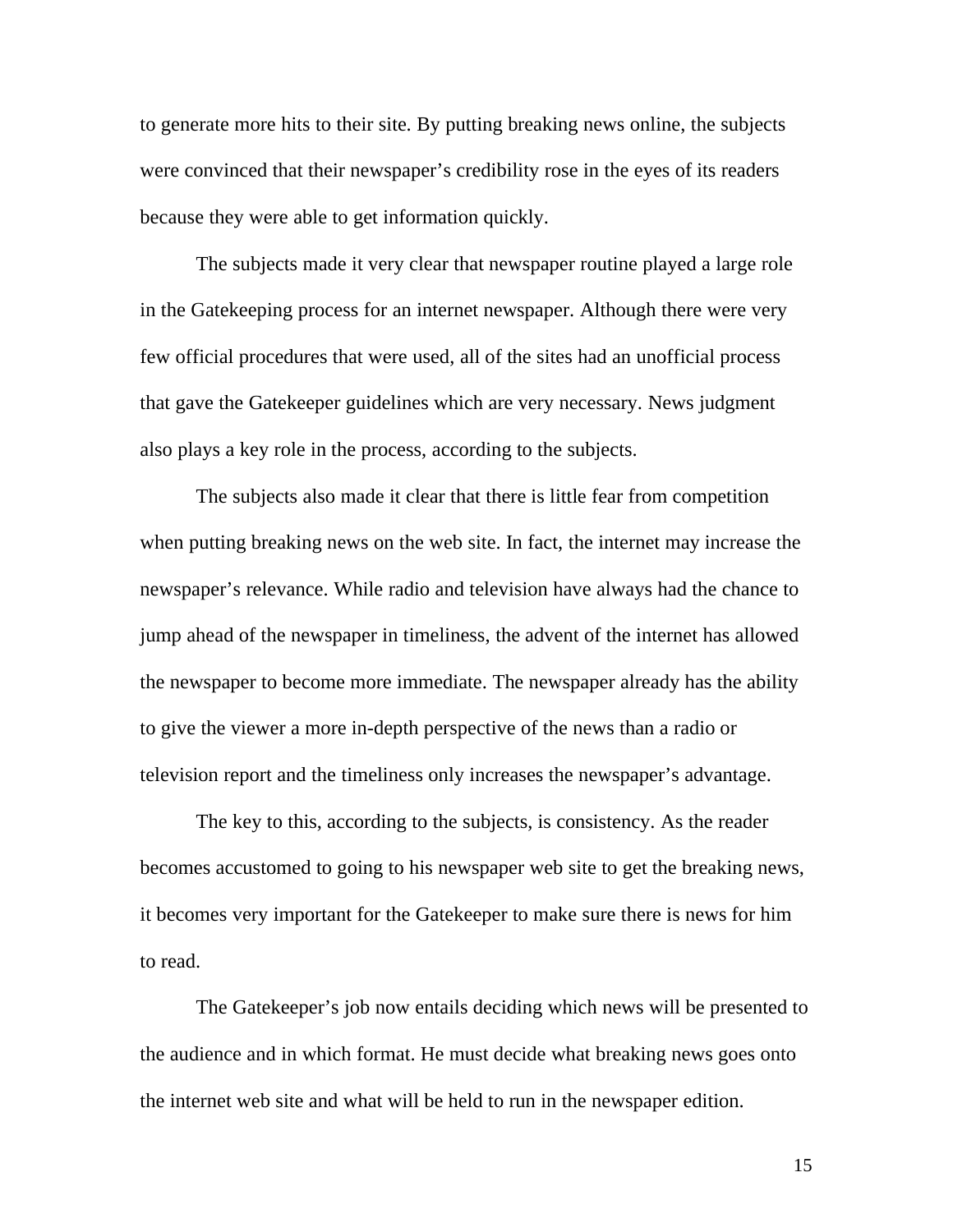He must constantly be updating the web site and he must still find a way to keep the newspaper interesting. Third, more and more information is available for the Gatekeeper to process and make available to the reader. The Gatekeeper must organize the constant flow and put it in a recognizable format so the reader doesn't become overwhelmed with information.

 The interviews showed that as the larger, regional papers, achieve more success with their online product, they look for more information to enhance their product. While breaking news is the major ingredient in driving eyes to the site, the papers have made more information available, like court documents or press releases. These give the reader a more individualized product. He can choose what he wants to read or not. But it is also the job of the Gatekeeper to keep this information organized for the reader.

 This makes the job of a Gatekeeper even more important. The interviews showed that newspapers are moving into the direction of "news organizations," an entity whose purpose is to get as much pertinent information to the reader as quickly as possible.

 This shows that newspapers are looking for a way to remain relevant as they battle dropping circulation. Newspaper internet web sites are working hard to find ways to bring people to their web sites and this study proves that breaking news is an essential element in achieving that goal.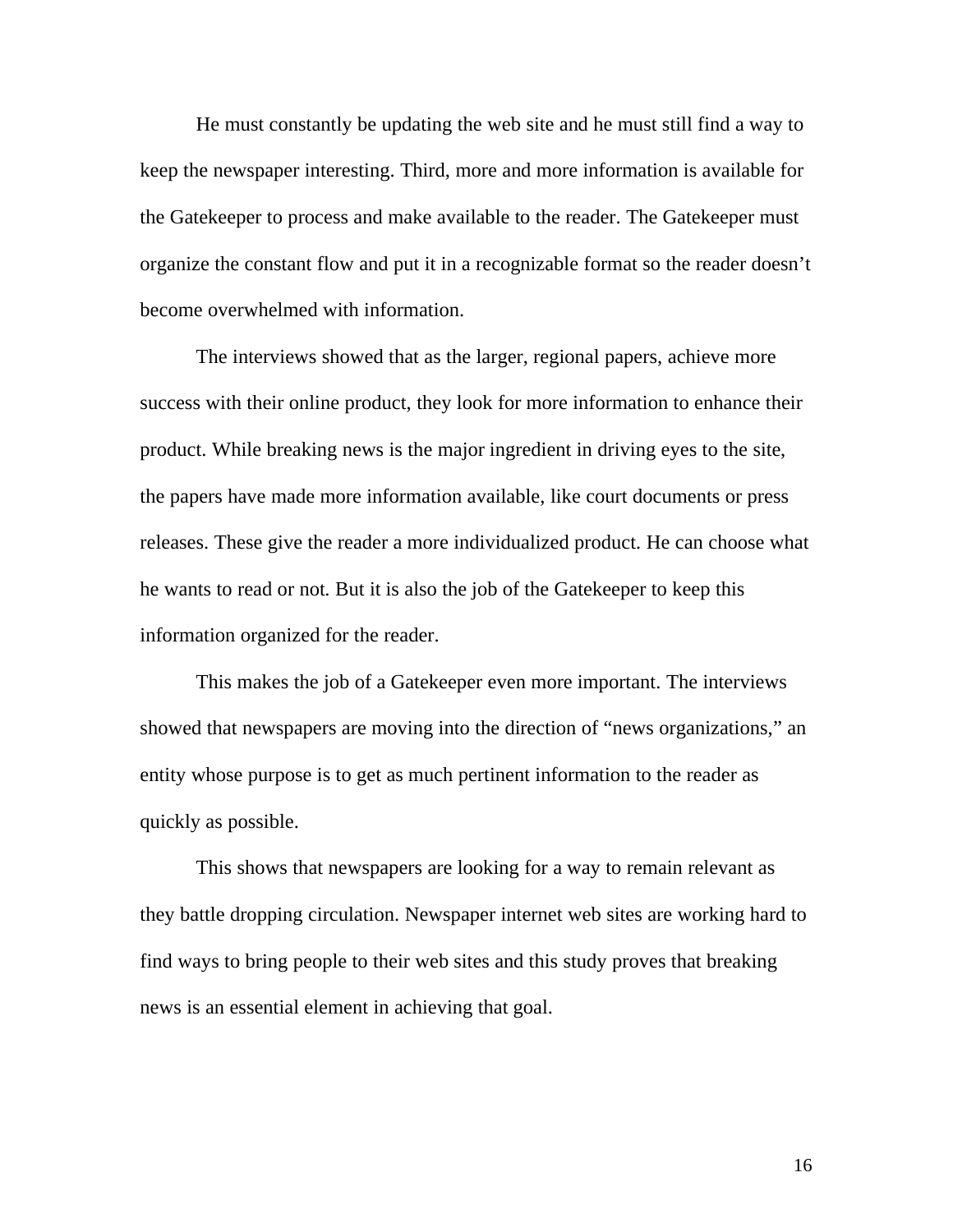This study has shown the importance of the Gatekeeper in today's internet

world. It also raises questions about the importance of breaking news and the

Gatekeeper's role in putting that news on the internet as soon as possible.

### **Bibliography**

8 Ibid

<sup>9</sup> Dimitrova, D.& Connolly-Ahearn, C. & Williams, A. & Kaid, L. & Reid, A. Hyperlinking as Gatekeeping: Online Newspaper Coverage of the Execution of an American Terrorist. Journalism Studies (2003) Vol. 4, No. 3, p. 401-414.

<sup>10</sup> Shoemaker, P. & Eichholz, M. & Kim, E. & Wrigley, B. Individual and Routine Forces in Gatekeeping. *Journalism and Mass Communication Quarterly; Summer 2001, Vol. 78, Issue 2, p. 233*

<sup>11</sup> Singer, J. The Metro Wide Web: Changes in Newspapers Gatekeeping Role Online. *Journalism and Mass Communication Quarterly 78 (2001), p 65-80.* 

<sup>12</sup> Dimitrova, D.& Connolly-Ahearn, C. & Williams, A. & Kaid, L. & Reid, A. Hyperlinking as Gatekeeping: Online Newspaper Coverage of the Execution of an American Terrorist. Journalism Studies (2003) Vol. 4, No. 3, p. 401-414.

 $^{13}$  Shoemaker, P. & Eichholz, M. & Kim, E. & Wrigley, B. Individual and Routine Forces in Gatekeeping. *Journalism and Mass Communication Quarterly; Summer 2001, Vol. 78, Issue 2, p. 233*  $^{14}$  Ibid.

15 Donohew, L. Newspaper Gatekeepers and Forces in the Newschannel. *Public Opinion Quarterly; Spring (67), Vol. 31 Issue 1, p61-68, 8p* 

16 Lowrey, W. From map to machine: Conceptualizing and Designing News on the Internet. *Newspaper Research Journal; Fall (1999), Vol. 20 Issue 4, p14* 

17 Lowrey, W. What Influences Small Newspapers to Decide to Publish Online News. *Newspaper Research Journal; Summer (2003), Vol. 24 Issue 3, p. 83-90.* 

18 Singer, J. The Metro Wide Web: Changes in Newspapers Gatekeeping Role Online. *Journalism and Mass Communication Quarterly 78 (2001), p 65-80.* 

19 Lowrey, W. From map to machine: Conceptualizing and Designing News on the Internet. *Newspaper Research Journal; Fall (1999), Vol. 20 Issue 4, p14* 

 1 Nozato, Y. Credibility of Online Newspapers. *AEJMC 2002 Miami Beach Convention*

 $2$  Lowrey, W. What Influences Small Newspapers To Decide To Publish Online News? *Newspaper Research Journal; Summer2003, Vol. 24 Issue 3, p83-90.* 

<sup>33</sup> Singer, J. The Metro Wide Web: Changes in Newspapers Gatekeeping Role Online. *Journalism and Mass Communication Quarterly 78 (2001), p 65-80.* 

<sup>&</sup>lt;sup>4</sup> Dimitrova, D.& Connolly-Ahearn, C. & Williams, A. & Kaid, L. & Reid, A. Hyperlinking as Gatekeeping: Online Newspaper Coverage of the Execution of an American Terrorist. Journalism Studies (2003) Vol. 4, No. 3, p. 401-414.

 $<sup>5</sup>$  Shoemaker, P. & Eichholz, M. & Kim, E. & Wrigley, B. Individual and Routine Forces in Gatekeeping.</sup> *Journalism and Mass Communication Quarterly; Summer 2001, Vol. 78, Issue 2, p. 233* 6 Ibid.

<sup>7</sup> White, D.M. The Gatekeeper: A Case Study in the Selection of News*. Journalism Quarterly, Winter 1950, 383-390.*